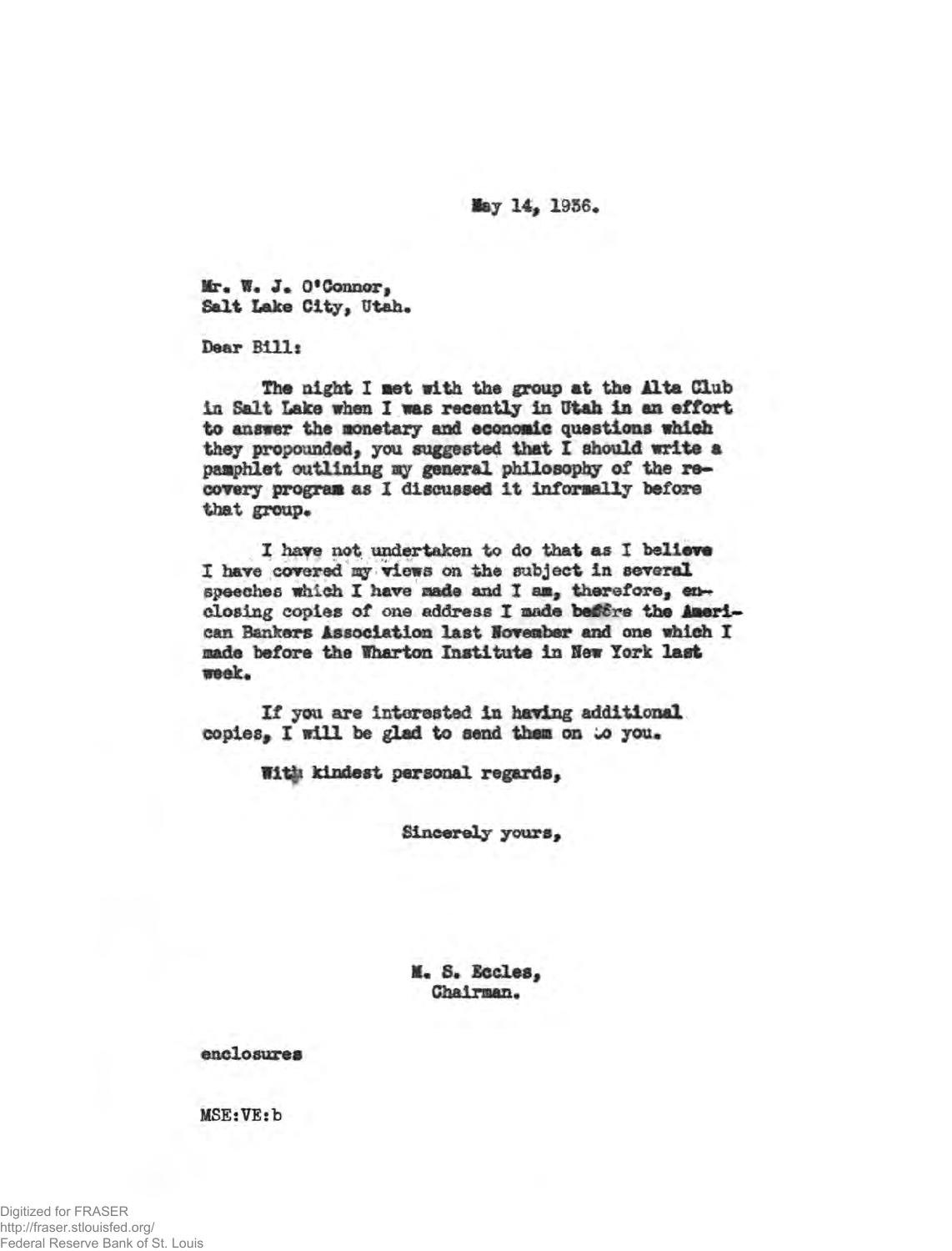## **A m e r ic a n S m e l t in g a n d R e f i n in g C o m p a n y**

UTAH DEPARTMENT W. J. O'CONNOR<br>W. J. O'CONNOR

**OFFICE OF MANAGER**

**May 26th. 1936.**

**Hon. Marriner S. Eocles, Chairman, Federal Reserve System, Washington, B.C.**

**Dear Marriner:**

**Thanks for your letter of May 14th., with the copies of your talks. These embrace substantially many, of the things that you told us at our Alta Club dinner, and I would like you to send me 100 copies of each of these speeches. Please also send me a bill for preparing and mailing these.**

**I want to distribute these among some of my business friends here, whom I know will be very much interested in receiving them, and who, despite their politics, are broad-minded enough to recognize such a clear, concise explanation of what the administration has been endeavoring to do, as you have set forth.**

**During the past few months there has been a decided lull among my Republican friends in their condemnation of President Roosevelt, and I think that many of them are beginning to see the necessity and the wisdom of most of the administration policies.**

**We are having delightful weather here now, and everybody is thinking and talking fishing, and getting ready to spend Decoration Day up around Yellowstone park. I hope you get out this summer for some fishing and a rest up in that vicinity.**

Again many thanks for your thoughtfulness in remembering my request.

**Kind personal regards.**

Sincerely,